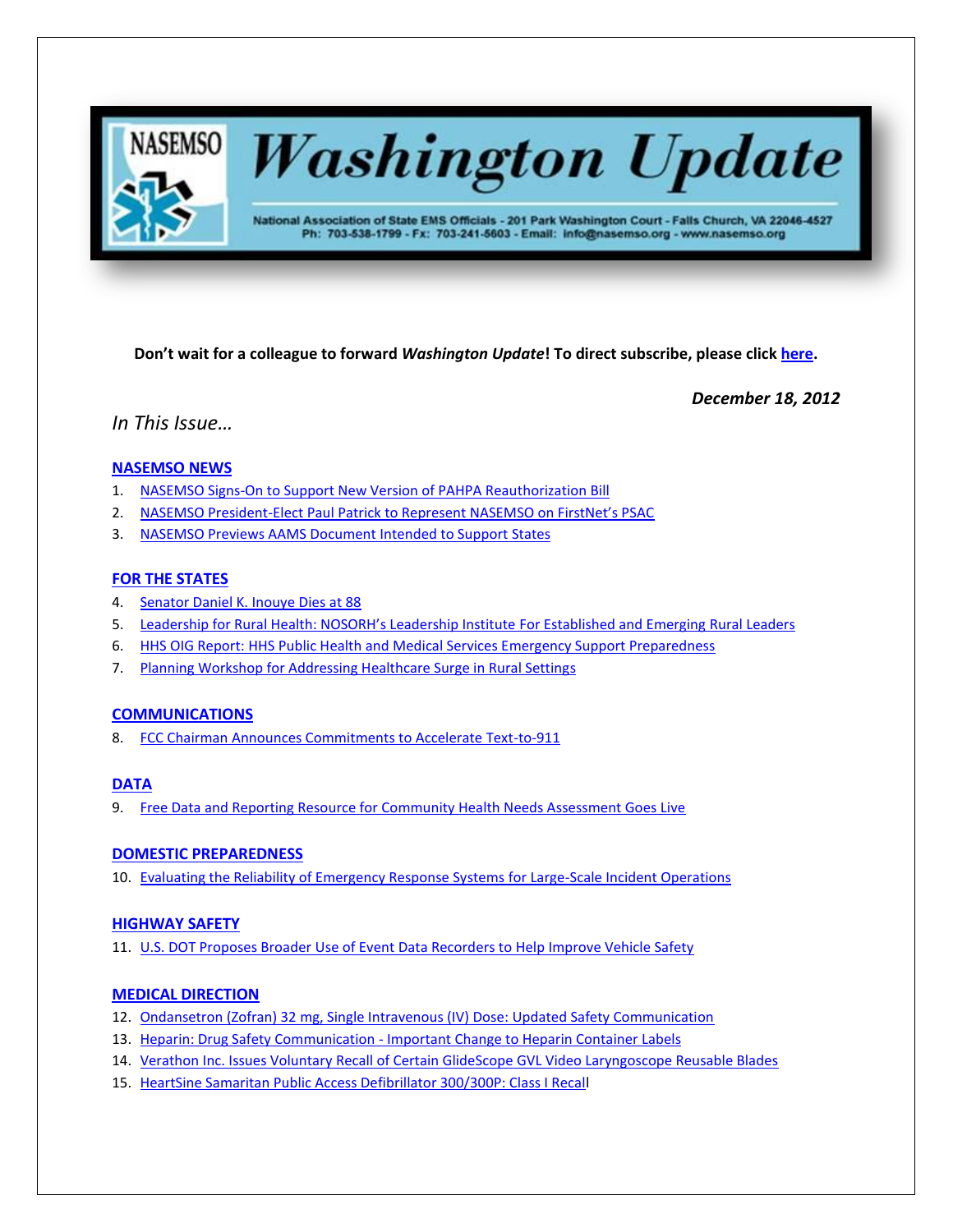#### **[PEDIATRIC EMERGENCY CARE](#page-4-4)**

16. [Pediatric Trauma Courses Developed by TI Grantee Now Available](#page-4-5)

#### **[FEDERAL PARTNERS](#page-4-6)**

- 17. [HHS Releases 2012 PHEMCE Strategy and Implementation Plan](#page-4-7)
- 18. [FEMA Contracts Development Of National 'Whole Community' Disaster Training Program](#page-5-0)

#### **[INDUSTRY NEWS](#page-5-1)**

- 19. [New Tools to Help Providers Protect Patient Data in Mobile Devices](#page-5-2)
- 20. [From the New York Academy of Medicine: U.S. Healthcare is Moving Upstream](#page-5-3)
- 21. [Public Health Quality Improvement Exchange Launched](#page-5-4)
- 22. [Regional Wildland Fire Risk Analysis Reports Now Available](#page-5-5)

#### **[LINKS TO INTERESTING ABSTRACTS OR WEBCASTS](#page-6-0)**

23. [ONC HealthIT Webcast -](#page-6-1) Annual Meeting

## **UPCOMING EVENTS**

- **\*\*[\\*STATEWIDE EMS CONFERENCES\\*](#page-6-2)\*\***
- **\*\*[\\*National Conferences and Special Meetings\\*](#page-6-3)\*\***

#### <span id="page-1-0"></span>**1. NASEMSO Signs-On to Support New Version of PAHPA Reauthorization Bill**

The U.S. House of Representatives will consider this week a new version of the Pandemic and All Hazards Preparedness Act (PAHPA) reauthorization bill. This draft reflects the priorities that EMS stakeholders have worked on to strengthen the National Health Security Strategy (NHSS). The draft reflects proposed changes to the NHSS, focusing on language regarding medical surge capacity of critical care, EMS, and trauma care. The draft also proposes a coordinated and flexible approach to surge capacity. NASEMSO has signed-on to a letter supporting this reauthorization bill. Click [here](https://www.nasemso.org/documents/PAHPAReauthorizationChangesDec2012.pdf) to read the draft.

#### <span id="page-1-1"></span>**2. NASEMSO President-Elect Paul Patrick to Represent NASEMSO on FirstNet's PSAC**

First Responder Network Authority (FirstNet) Board Chairman Sam Ginn recently announced the appointment of four Vice Chairs of FirstNet's Public Safety Advisory Committee (PSAC). The Vice Chairs are: Chief Bill McCammon from Alameda County, California, representing the Metropolitan Fire Chiefs Association; **Paul Patrick** from Salt Lake City, Utah, representing the National Association of State EMS Officials; Heather Hogsett from Washington, D.C., representing the National Governors Association; and Tom Sorley from Houston, Texas, representing the U.S. Conference of Mayors. Chairman Ginn previously announced the appointment of Chief Harlin McEwen as the Chairman of the PSAC, and McEwen and the four Vice Chairs together will make up the PSAC Executive Committee. The Middle Class Tax Relief and Job Creation Act of 2012 created FirstNet and set out a requirement that its board establish a standing public safety advisory committee to assist it in carrying out its duties and responsibilities. Click [here](https://www.nasemso.org/documents/PSAC-EC-Announcement112012.pdf) to view the Press Release.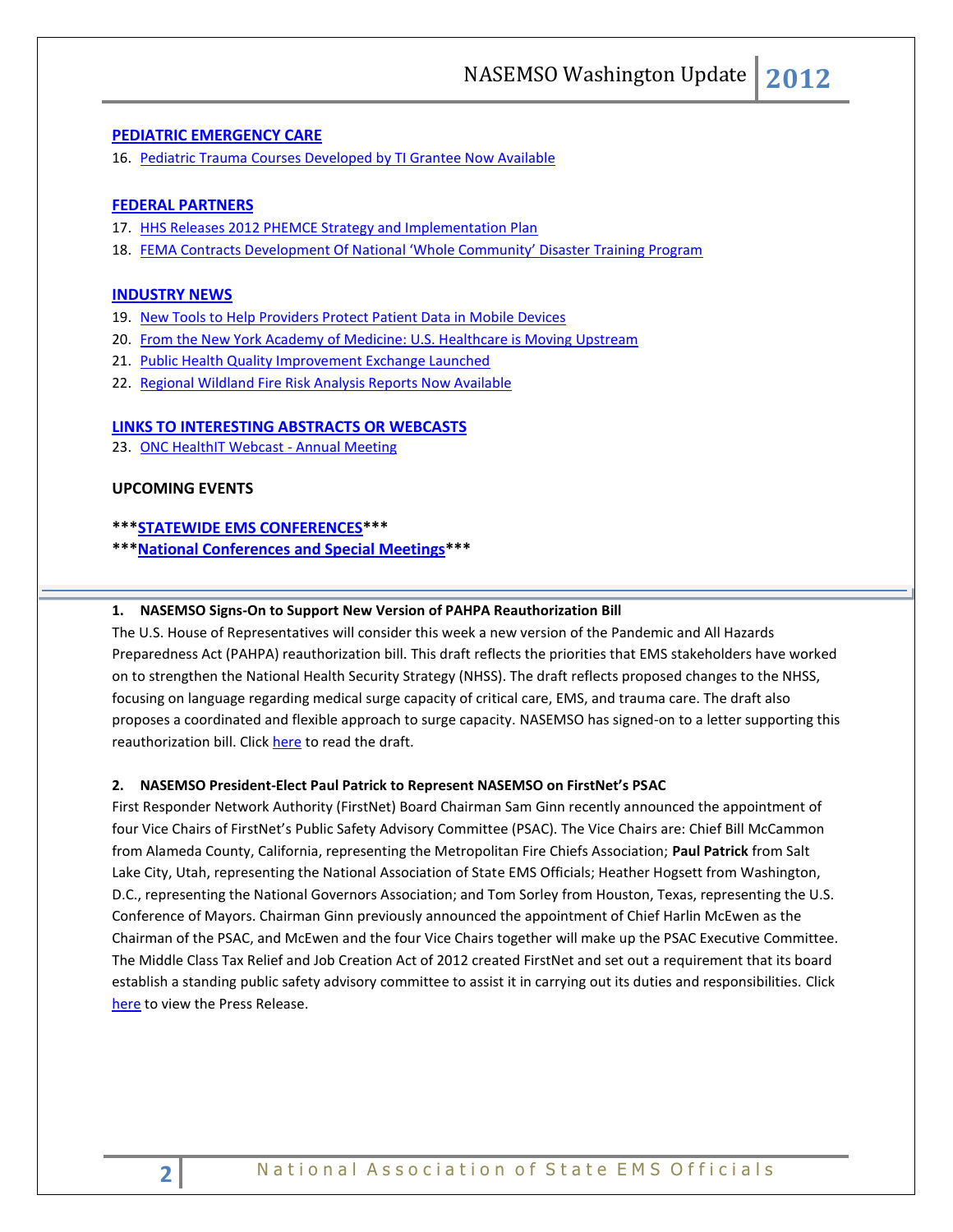#### <span id="page-2-0"></span>**3. NASEMSO Previews AAMS Document Intended to Support States**

As states have attempted to regulate air medical programs and ensure their integration with state and local EMS systems, operators have responded with lawsuits asserting the exclusive authority of the Federal Aviation Administration (FAA) under the Airline Deregulation Act (PL 95-504) of 1978 (ADA). (See links to NASEMSO white [paper](http://www.nasemso.org/Projects/AirMedical/documents/AirAmbAdvocacyWhitePaper.pdf) an[d companion document](http://www.nasemso.org/projects/airmedical/documents/HelicopterEMS.pdf) for more information.) In 2011, NASEMSO announced plans to identify model air medical regulations intended to assist states to medically protect patients and enhance a systems approach without conflicting with the FAA's authority. In the interim, the Association of Air Medical Services (AAMS) and the MedEvac Foundation collaborated with several national air medical and EMS organizations to create a consensus document intended to assist and enhance NASEMSO's goal to identify model language for states with the legal authority to regulate ambulance services. Last week, NASEMSO President Jim DeTienne and Air Medical Committee Chairman, Dr. Robert Bass met with AAMS leadership to discuss the newly released [AAMS document](http://www.aams.org/aams/PublicationsProducts/ResourceDocuments/Model_State_Guidelines_2012.aspx) entitled "Model State Guidelines." NASEMSO has been an observer in the development of the resource document which is intended to help address clinical and patient safety issues from a unique industry perspective. As a result of the meeting NASEMSO President Jim DeTienne commended AAMS for coordinating an effort that can be used as a foundation for moving forward, "NASEMSO is very appreciative of the work that AAMS has put into these comprehensive guidelines. It is very important for our members to have this industry perspective as we develop our model state regulations. We look forward to a continued strong partnership with AAMS in ensuring that when medically necessary, patients have access to the safest and highest quality air medical services possible."

#### <span id="page-2-1"></span>**4. Senator Daniel K. Inouye, Dies at Age 88**

United States Senator Daniel K. Inouye, World War II veteran, Medal of Honor recipient and Hawaii's senior Senator, passed away from respiratory complications at 5:01 p.m. Eastern Standard Time today at the Walter Reed National Military Medical Center. His wife Irene and his son Ken were at his side. Last rites were performed by Senate Chaplain Dr. Barry Black. He is survived by his wife, Irene Hirano Inouye, his son Daniel Ken Inouye Jr., Ken's wife Jessica, and granddaughter Maggie and step-daughter Jennifer Hirano. He was preceded in death his first wife, Maggie Awamura. Clic[k here](http://www.inouye.senate.gov/news/press-releases/statement-on-the-passing-of-senator-daniel-k-inouye) to read the Press Release.

#### <span id="page-2-2"></span>**5. Leadership for Rural Health: NOSORH's Leadership Institute For Established and Emerging Rural Leaders**

Don't miss the third offering of this exciting series of workshops sponsored by the National Organization of State Offices of Rural Health and presented by the founders and co-directors of the Heartland Center for Leadership Development. Delivered principally by webinar, the workshops will be held monthly from January 2013 through September, and with face‐to‐face workshops in Louisville, KY in May 7th, 2013 and Asheville, NC in October 2013 (date TBD). Learn practical, immediately applicable strategies and useful tools to enhance your leadership and management skills as an established or emerging rural health leader. Participate in development of a capstone project with mentoring from an experienced leader. Share your project ideas and progress with other institute Participants at the final workshop in Ashville, NC. Apply today to guarantee your place in this leadership opportunity! For more information...

#### <span id="page-2-3"></span>**6. HHS OIG Report: HHS Public Health and Medical Services Emergency Support Preparedness**

The Department of Health & Human Services (HHS) Office of the Inspector General (OIG) released a report that finds that HHS has participated in preparedness activities to fulfill its Coordinator, Primary, and Support agency ESF responsibilities. However, other ESF Coordinator and Primary agencies did not always report having a clear understanding of HHS's Support agency role and available resources during incident response. For more [information…](https://oig.hhs.gov/oei/reports/oei-04-11-00260.asp)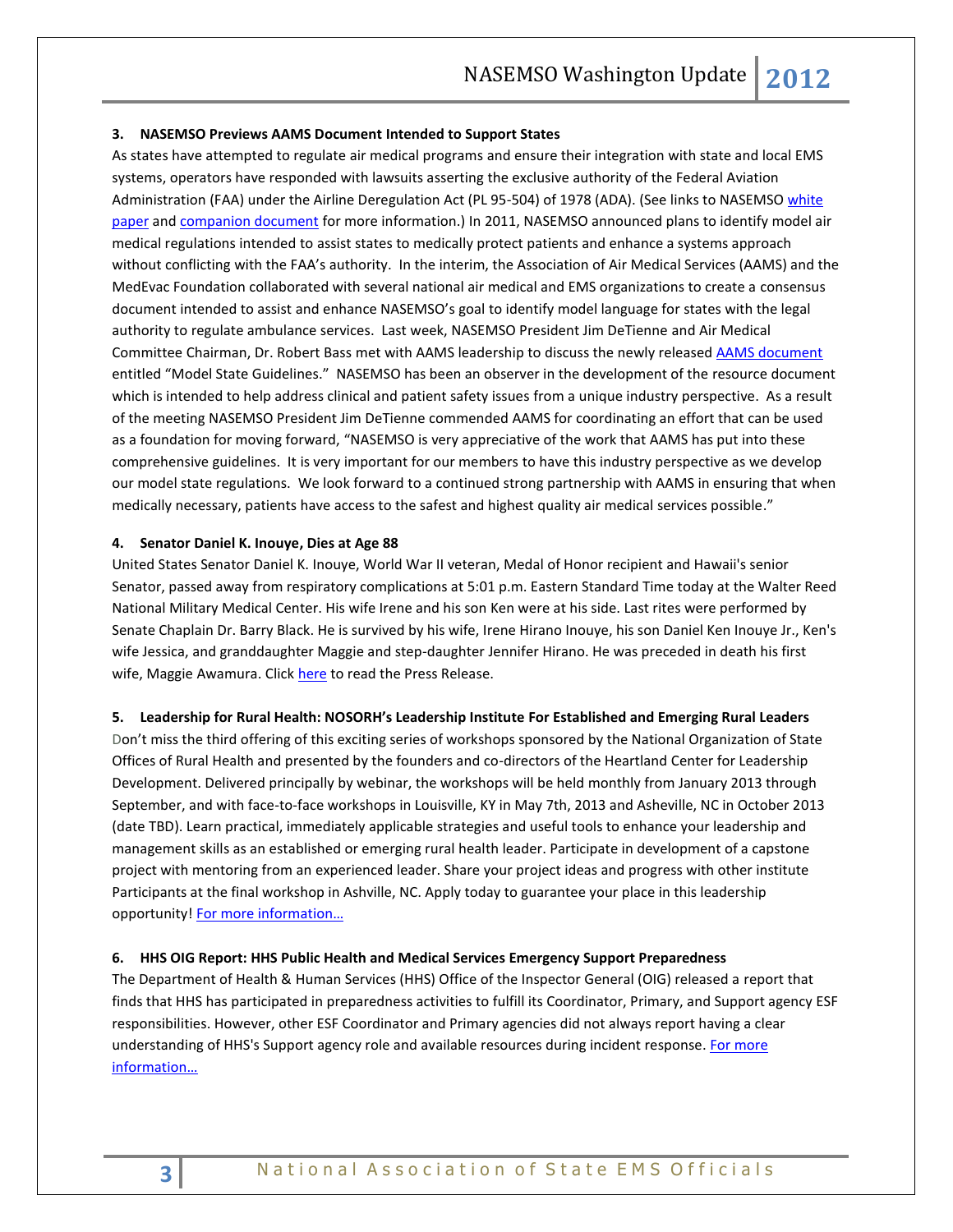#### <span id="page-3-1"></span><span id="page-3-0"></span>**7. Planning Workshop for Addressing Healthcare Surge in Rural Settings**

CDC and the Oak Ridge Institute for Science and Education have released a Request for Participation (RFP) for a Workshop for Addressing Healthcare Surge in Rural Settings. Applications are due January 15<sup>th</sup>, but you must indicate intent to apply by December  $21^{st}$ . The purpose of this RFP is to solicit interested rural communities to apply as potential participants for a workshop sponsored by CDC. The goal of the workshop is to advance planning towards a coordinated and integrated public health, healthcare, and emergency management response to deliver care when faced with increasing levels of healthcare surge during an influenza pandemic or other public health emergency in rural settings. For more information...

# <span id="page-3-2"></span>**8. FCC Chairman Announces Commitments to Accelerate Text-to-911**

FCC Chairman Julius Genachowski announced today that the nation's four largest wireless carriers – AT&T, Verizon, Sprint, T-Mobile – have agreed to accelerate the availability of text-to-911, with major deployments expected in 2013 and a commitment to nationwide availability by May 15, 2014. Building on text-to-911 deployments and trials that are already underway, this agreement will accelerate progress and ensure that over 90 percent of the nation's wireless consumers, including millions of consumers with hearing or speech disabilities, will be able to access emergency services by sending a text message to 911, where local 911 call centers (known as a Public Safety Answering Points, or PSAPs) are also prepared to receive the texts. Text-to-911 will provide consumers with enhanced access to emergency communications in situations where a voice call could endanger the caller, or a person with disabilities is unable to make a voice call. Text-to-911 will be a complement to, not a substitute for, voice calls to 911 services, and consumers should always make a voice call to 911 during an emergency if they can. [For more information…](http://www.fcc.gov/document/chairman-genachowski-announces-commitments-accelerate-text-911)

#### <span id="page-3-4"></span><span id="page-3-3"></span>**9. Free Data and Reporting Resource for Community Health Needs Assessment Goes Live**

[CHNA.org,](http://www.chna.org/) a state-of-the-art, free, web-based utility that offers comprehensive GIS mapping, analytic, and reporting tools to facilitate community health needs assessments, has announced its nationwide beta 2.0 launch. CHNA.org is designed to assist hospitals, nonprofit community-based organizations, state and local health departments, financial institutions, engaged citizens, and other key stakeholders in understanding their communities' needs and assets. Get a free username and password and access online tutorials at [CHNA.org.](http://www.chna.org/) Two one-hour webinars will also be available to provide an overview of the platform on Tuesday, December 18<sup>th</sup> and Tuesday January  $17<sup>th</sup>$ . Registration is available on the CHN[A website.](http://www.chna.org/) For more information...

#### <span id="page-3-6"></span><span id="page-3-5"></span>**10. Evaluating the Reliability of Emergency Response Systems for Large-Scale Incident Operations**

A new study has been released from *RAND Health Quarterly:* Evaluating the Reliability of Emergency Response Systems for Large-Scale Incident Operations. The ability to measure emergency preparedness—to predict the likely performance of emergency response systems in future events—is critical for policy analysis in homeland security. Yet it remains difficult to know how prepared a response system is to deal with large-scale incidents, whether it be a natural disaster, terrorist attack, or industrial or transportation accident. This research draws on the fields of systems analysis and engineering to apply the concept of system reliability to the evaluation of emergency response systems. For more [information…](http://www.rand.org/pubs/periodicals/health-quarterly/issues/v2/n3/08.html)

#### <span id="page-3-7"></span>**11. U.S. DOT Proposes Broader Use of Event Data Recorders to Help Improve Vehicle Safety**

The U.S. Department of Transportation's National Highway Traffic Safety Administration (NHTSA) proposes a new standard that would capture valuable safety-related data in the seconds before and during a motor vehicle crash. The proposed rule would require automakers to install event data recorders (EDRs) — devices that collect specific safety-related data - in all light passenger vehicles beginning September 1, 2014. For more information...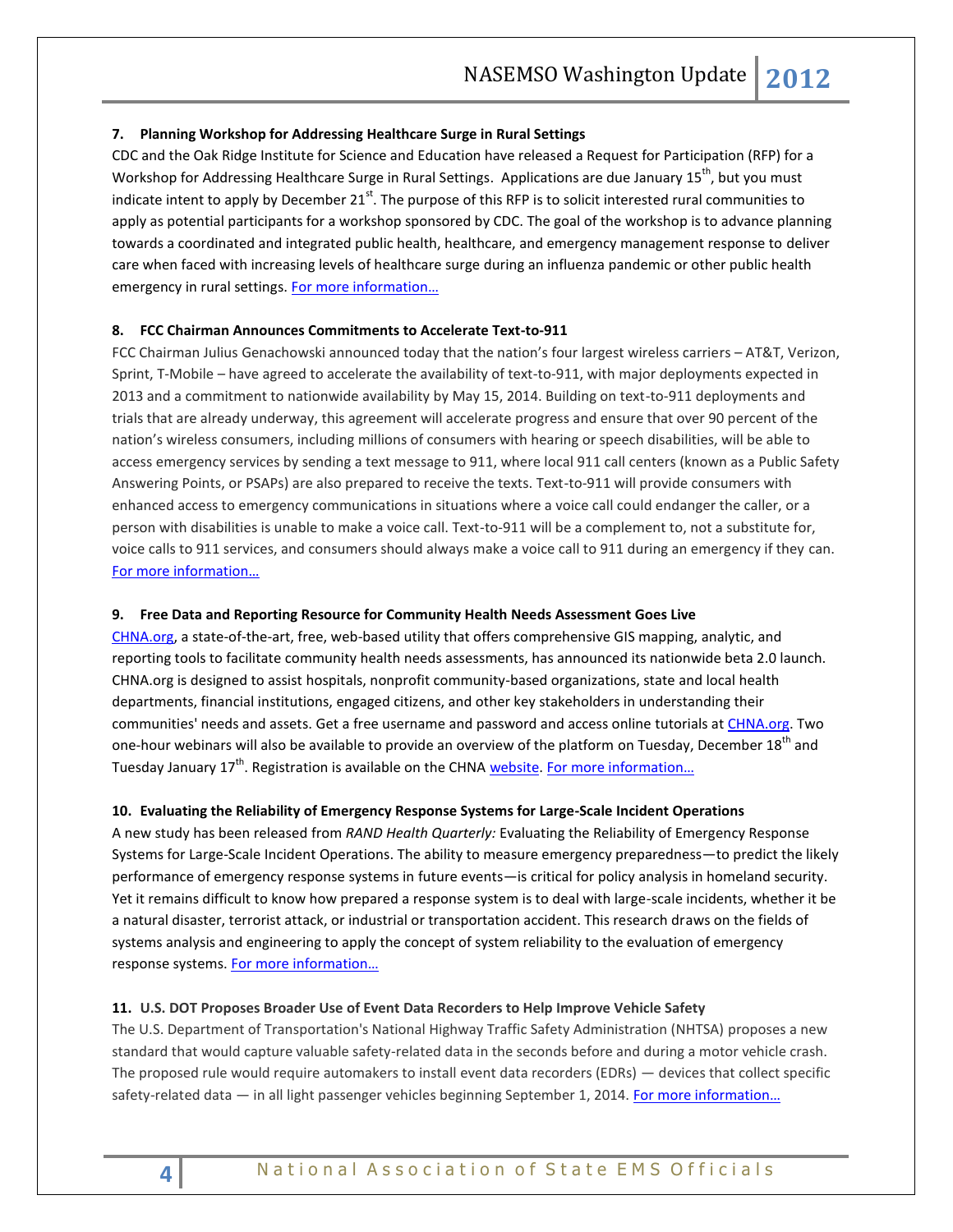#### <span id="page-4-0"></span>**12. Ondansetron (Zofran) 32 mg, Single Intravenous (IV) Dose: Updated Safety Communication**

The FDA is notifying health care professionals that the 32 mg, single intravenous (IV) dose of the anti-nausea drug Zofran (ondansetron hydrochloride) will no longer be marketed because of the potential for serious cardiac risks. The 32 mg, single IV dose of Zofran had been used to prevent chemotherapy-induced nausea and vomiting. A previous Drug Safety Communication (DSC), issued on June 29, 2012, communicated that the 32 mg, single IV dose should be avoided due to the risk of a specific type of irregular heart rhythm called QT interval prolongation, which can lead to Torsades de Pointes, an abnormal, potentially fatal heart rhythm. These drugs are sold pre-mixed in solutions of either dextrose or sodium chloride in plastic containers. FDA anticipates these products will be removed from the market through early 2013. FDA does not anticipate that removal of the 32 mg intravenous dose of ondansetron currently sold as pre-mixed injections will contribute to a drug shortage of IV ondansetron, as the 32 mg dose makes up a very small percentage of the current market. For more information...

#### <span id="page-4-1"></span>**13. Heparin: Drug Safety Communication - Important Change to Heparin Container Labels**

The FDA is notifying health care professionals, caregivers, and patients about a change to the container and carton labels for heparin products. This label change will require manufacturers of Heparin Lock Flush Solution, USP and Heparin Sodium Injection, USP to clearly state the strength of the entire container of the medication followed by how much of the medication is in 1 milliliter (mL). These modifications will eliminate the need for health care professionals to calculate the total amount of heparin medication in a product containing more than 1 mL, thereby reducing the risk of miscalculations that may result in medication errors. For more information...

#### <span id="page-4-2"></span>**14. Verathon Inc. Issues Voluntary Recall of Certain GlideScope GVL Video Laryngoscope Reusable Blades**

Verathon Inc., Bothell, Washington, is initiating a voluntary recall of GlideScope GVL Video Laryngoscopes reusable blades that were manufactured between December 2010 and August 2011. These laryngoscope blades have been found to be prone to developing cracks and/or breaking across the tip of the blade, which potentially could result in pieces of the blade breaking off in patient's mouths and obstructing the airway or being swallowed. For more [information…](http://www.fda.gov/Safety/Recalls/ucm330305.htm)

#### <span id="page-4-3"></span>**15. HeartSine Samaritan Public Access Defibrillator 300/300P: Class I Recall**

HeartSine notified customers that certain Samaritan 300/300P PAD devices have been found to intermittently turn on and off, which may eventually deplete the battery. In addition and separately, certain Samaritan 300/300P PAD devices containing early versions of the battery management software may misinterpret a temporary drop in battery voltage as signaling a low battery, resulting in the device turning itself off. A device experiencing either condition could be unable to deliver therapy during a cardiac event. For more information...

#### <span id="page-4-5"></span><span id="page-4-4"></span>**16. Pediatric Trauma Courses Developed by TI Grantee Now Available**

Targeted Issue (TI) Grantee Jane Brice, MD, MPH, of the University of North Carolina, Chapel Hill and her team have developed pediatric trauma courses as part of their TI project "EMS and Pediatric Trauma: A North Carolina Population-based Performance Improvement Intervention and Evaluation Using Multiple-linked Healthcare Databases." The two new courses are now available via the web for EMS providers and 911 telecommunicators. These courses are available for continuing education credits, and North Carolina EMS and 911 providers may take the course for free through the EMS Performance Improvement Center website. [For more infor](http://www.emspic.org/news/free-continuing-education-courses-pediatric-trauma-ems-providers-and-911-telecommunicators)mation...

#### <span id="page-4-7"></span><span id="page-4-6"></span>**17. HHS Releases 2012 PHEMCE Strategy and Implementation Plan**

Under the leadership of HHS, the Public Health Emergency Medical Countermeasure Enterprise (PHEMCE) is the coordinating body for the federal agencies in charge of protecting the civilian population from potential adverse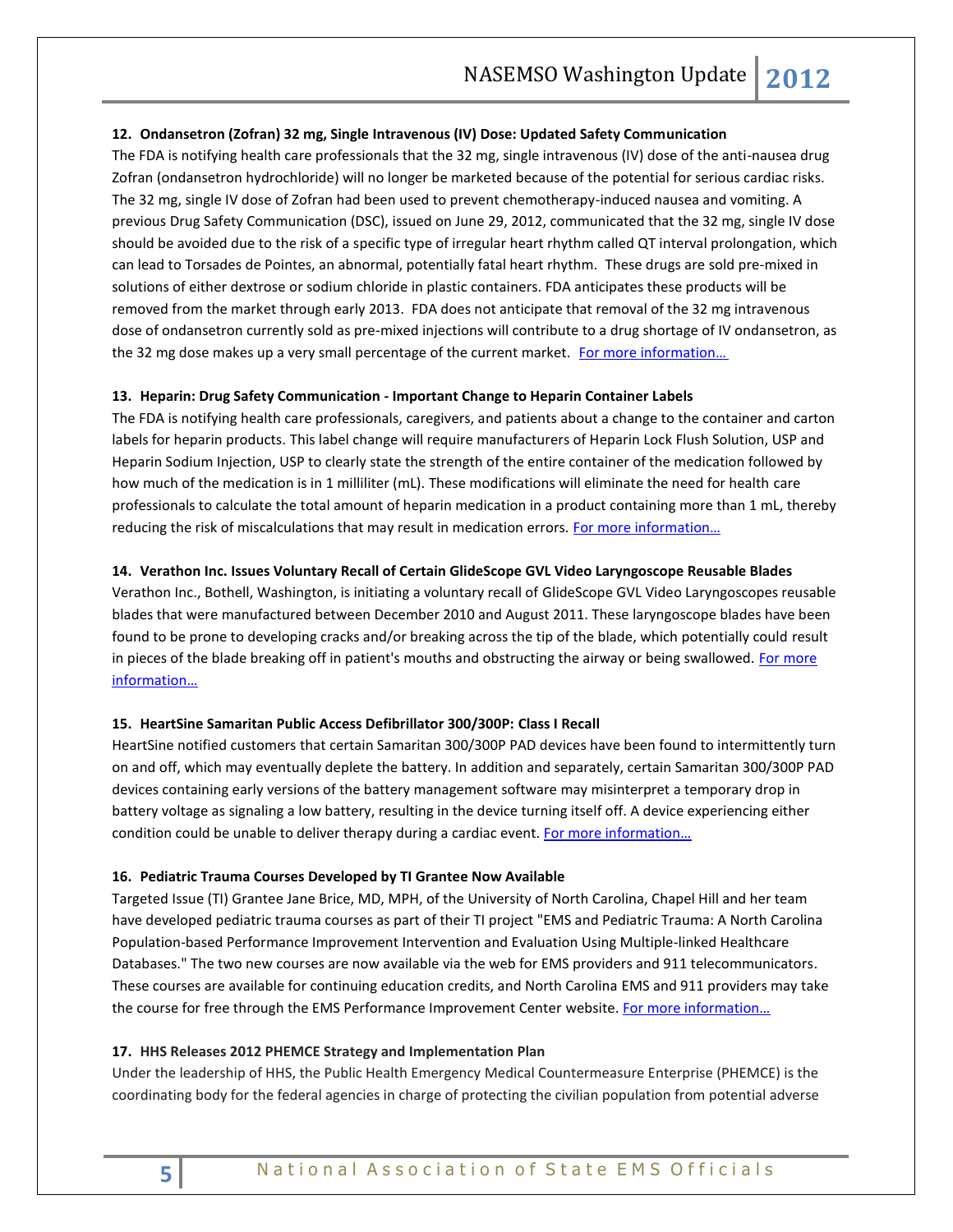health impacts through the use of medical countermeasures, which are medicines, devices, or other medical interventions that can lessen the harmful effects of these threats. The [2012 HHS PHEMCE Strategy](http://www.phe.gov/Preparedness/mcm/phemce/Documents/2012-PHEMCE-Strategy.pdf) articulates the strategic direction and will guide policies and decisions for the end-to-end mission of the PHEMCE. The companion [2012 HHS PHEMCE Implementation Plan](http://www.phe.gov/Preparedness/mcm/phemce/Documents/2012-PHEMCE-Implementation-Plan.pdf) describes the activities and programs that HHS, in collaboration with its interagency partners, is undertaking over the next five years to increase MCM preparedness for national health security threats. This Strategy and the Implementation Plan together provide the blueprints the PHEMCE will follow in the near-, mid-, and long-terms to make the best use of available resources to enhance national health security. For more information...

#### <span id="page-5-0"></span>**18. FEMA Contracts Development Of National 'Whole Community' Disaster Training Program**

The Federal Emergency Management Agency (FEMA) has awarded a contract to San Antonio, Texas-based BCFS Health and Human Services' Emergency Management Division (BCFS EMD) to deliver a multi-tiered national training program that "provides specific, realistic tools to enable states to develop inclusive emergency plans for the 'whole community." For more information...

#### <span id="page-5-2"></span><span id="page-5-1"></span>**19. New Tools to Help Providers Protect Patient Data in Mobile Devices**

Launched by the U.S. Department of Health and Human Services (HHS), a new education initiative and set of online tools provide health care providers and organizations practical tips on ways to protect their patients' protected health information when using mobile devices such as laptops, tablets, and smartphones. The initiative is called *Mobile Devices: Know the RISKS. Take the STEPS. PROTECT and SECURE Health Information* and is available at [www.HealthIT.gov/mobiledevices.](http://links.govdelivery.com/track?type=click&enid=ZWFzPTEmbWFpbGluZ2lkPTIwMTIxMjEyLjEzMzQxMTgxJm1lc3NhZ2VpZD1NREItUFJELUJVTC0yMDEyMTIxMi4xMzM0MTE4MSZkYXRhYmFzZWlkPTEwMDEmc2VyaWFsPTE3MzA5NjQ3JmVtYWlsaWQ9YWx0ZXJAbmFzZW1zby5vcmcmdXNlcmlkPWFsdGVyQG5hc2Vtc28ub3JnJmZsPSZleHRyYT1NdWx0aXZhcmlhdGVJZD0mJiY=&&&104&&&http://www.healthit.gov/mobiledevices) It offers educational resources such as videos, easy-to-download fact sheets, and posters to promote best ways to safeguard patient health information. Click [here](http://www.hhs.gov/news/press/2012pres/12/20121212a.html) to view the Press Release.

#### <span id="page-5-3"></span>**20. From the New York Academy of Medicine: U.S. Healthcare is Moving Upstream**

Community-based prevention, particularly interventions that look upstream to stop the root causes of disease, can reduce the burden of preventable illnesses. The article addresses provisions in the Affordable Care Act that promote community-based prevention, including Community Transformation Grants. It also highlights the role of hospitals "in making investments in prevention through their community benefit programs." Clic[k here](http://healthyamericans.org/health-issues/wp-content/uploads/2012/12/13_HP_JulyAugust_2012.pdf) to read the article.

#### <span id="page-5-4"></span>**21. Public Health Quality Improvement Exchange Launched**

RTI International, with funding from the Robert Wood Johnson Foundation, has recently launched the Public [Health Quality Improvement Exchange](http://www.phqix.org/) (PHQIX), an online resource and communication platform for public health practitioners. Using this platform, members can share lessons learned from their own quality improvement initiatives, search for ideas and interventions that have worked for others, and participate in a community forum to engage with others who have similar issues and interests. PHQIX was designed in collaboration with state, local, and tribal health department representatives to enhance the performance, effectiveness, and efficiency of public health systems by making public health quality improvement information more easily accessible. For more information, please contact **Jamie Pina** at RTI International.

#### <span id="page-5-5"></span>**22. Regional Wildland Fire Risk Analysis Reports Now Available**

The three Regional Strategy Committees (RSC) of the National Cohesive Wildland Fire Management Strategy (Cohesive Strategy) have recently completed Risk Analysis Reports identifying strategies for addressing wildland fire management risk in their respective regions. The Risk Analysis Reports contain key elements that can be integrated into strategies for addressing the shared goals of the National Cohesive Wildland Fire Management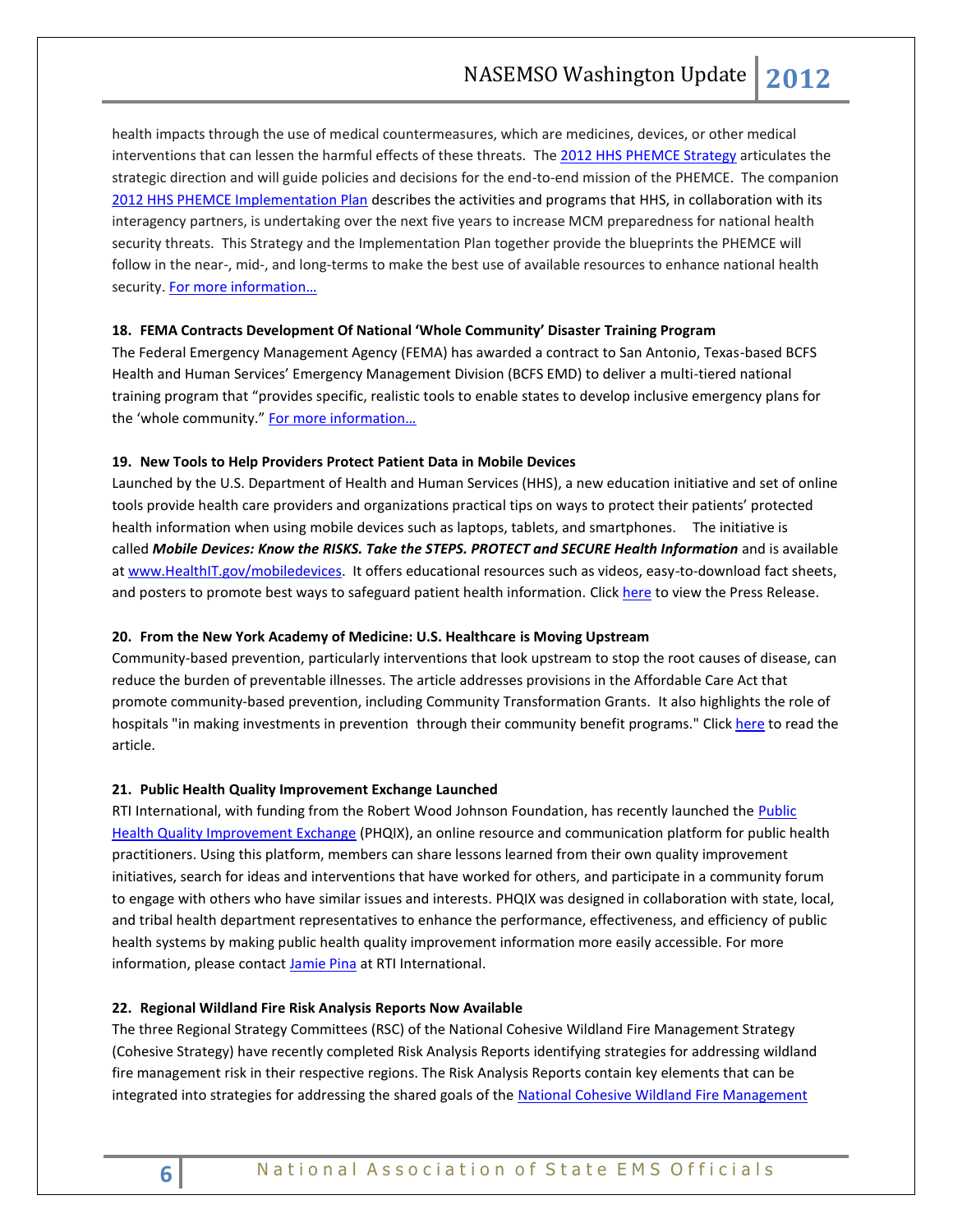[Strategy:](http://links.govdelivery.com/track?type=click&enid=ZWFzPTEmbWFpbGluZ2lkPTIwMTIxMjA1LjEyOTk1NjExJm1lc3NhZ2VpZD1NREItUFJELUJVTC0yMDEyMTIwNS4xMjk5NTYxMSZkYXRhYmFzZWlkPTEwMDEmc2VyaWFsPTE3Mjk5Mzk4JmVtYWlsaWQ9YWx0ZXJAbmFzZW1zby5vcmcmdXNlcmlkPWFsdGVyQG5hc2Vtc28ub3JnJmZsPSZleHRyYT1NdWx0aXZhcmlhdGVJZD0mJiY=&&&102&&&http://www.forestsandrangelands.gov/strategy/index.shtml) resilient landscapes, fire-adapted communities and response to wildland fire. Each RSC is comprised of representatives from federal, state, local and tribal governments and non-governmental organizations with interests in wildland fire management. For more information...

#### <span id="page-6-1"></span><span id="page-6-0"></span>**23. ONC HealthIT Webcast - Annual Meeting**

The Office of the National Coordinator (ONC) for Health Information Technology broadcasted their Annual Meeting via Webcast on December 12th. The archived Webcast is available [here.](http://www.healthit.gov/oncmeeting/webcast/)

#### **UPCOMING EVENTS**

#### <span id="page-6-2"></span>**\*\*\*STATEWIDE EMS CONFERENCES\*\*\***

<span id="page-6-3"></span>None scheduled at this time

#### **\*\*\*National Conferences and Special Meetings\*\*\***

NAEMSE EMS Instructor Course Level 2. January 4-5, 2013. Kyle, TX. This course will provide educators and program directors with the tools and information needed to further build their leadership skills and better evaluate programs, students, and faculty. [For more information](http://www.naemse.org/instructor-course/)...

\*\*Updated December 17, 2012 - The Centers for Medicare & Medicaid Services (CMS) will host a National Provider Call on the Implementation of Section 3133 of the Affordable Care Act: Improvement to Medicare DSH Payments on Tuesday, January 8, 2013 from 1:30pm - 3:30pm ET. Please see the full [announcement](http://www.cms.gov/Outreach-and-Education/Outreach/OpenDoorForums/Downloads/1813NPCSection3133.pdf) for registration information. In order to receive call-in information, you must register for the call on the CMS Upcoming National Provider Calls registration website. Registration will close at 12pm on the day of the call or when available space has been filled; no exceptions will be made, so please register early.

International Disaster Conference & Expo 2013. January 8-10, 2013. Ernest N. Morial Convention Center, New Orleans, LA. [For more information…](http://www.internationaldisasterconference.com/expo.html)

2013 NAEMSP Annual Meeting. National Association of EMS Physicians. January 10-12, 2013. Bonita Springs, FL. [For more information…](http://www.naemsp.org/Pages/Annual-Meeting.aspx)

NAEMSE EMS Instructor Course Level 1. January 18-21, 2013. Lebanon, TN. This course represents the didactic component and practical application of the education process necessary to become an EMS instructor. Individuals who attend the entire course and pass the post-test will receive a certificate of course completion from NAEMSE with CEUs, which is accredited by the Continuing Education Coordinating Board for Emergency Medical Services (CECBEMS). [For more information…](http://www.naemse.org/instructor-course/)

\*NAEMSE EMS Instructor Course Level 1. January 25-27, 2013. Brooklyn, NY. This course represents the didactic component and practical application of the education process necessary to become an EMS instructor. Individuals who attend the entire course and pass the post-test will receive a certificate of course completion from NAEMSE with CEUs, which is accredited by the Continuing Education Coordinating Board for Emergency Medical Services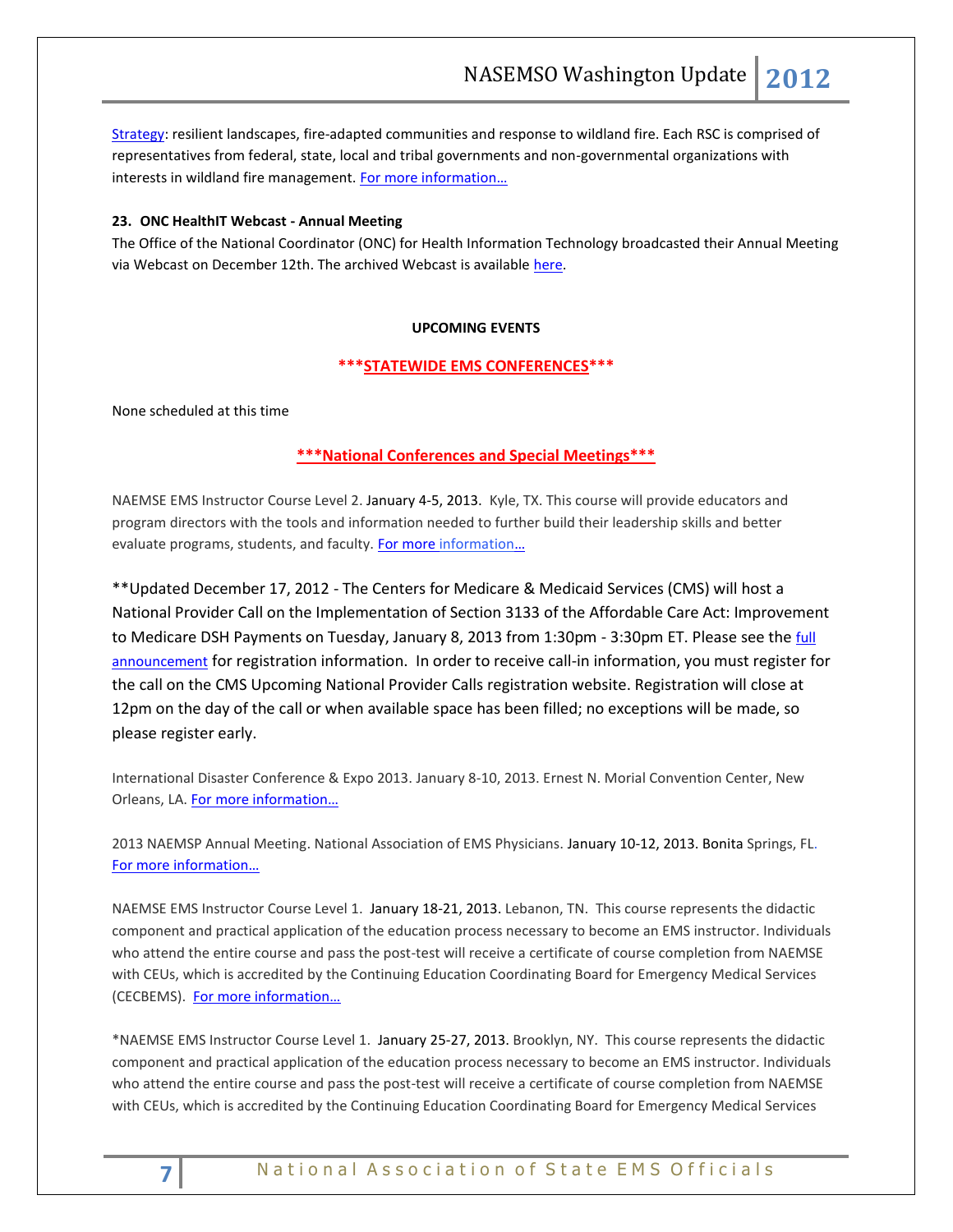(CECBEMS). [For more information…](http://www.naemse.org/instructor-course/)

NAEMSE EMS Instructor Course Level 1. February 1-3, 2013. Corpus Christi, TX. This course represents the didactic component and practical application of the education process necessary to become an EMS instructor. Individuals who attend the entire course and pass the post test will receive a certificate of course completion from NAEMSE with CEUs, which is accredited by the CECBEMS.

\*NAEMSE EMS Instructor Course Level 1. February 8-10, 2013. Decatur, AL. This course represents the didactic component and practical application of the education process necessary to become an EMS instructor. Individuals who attend the entire course and pass the post-test will receive a certificate of course completion from NAEMSE with CEUs, which is accredited by the Continuing Education Coordinating Board for Emergency Medical Services (CECBEMS). [For more information…](http://www.naemse.org/instructor-course/)

2013 Association of Maternal & Child Health Programs Annual Conference. February 9-12, 2013. Omni Shareham Hotel, Washington, DC. [For more information…](http://www.amchp.org/Calendar/Conferences/amchp-conference/Pages/default.aspx)

19th Annual Scientific Assembly. American Academy of Emergency Medicine (AAEM). February 9-13, 2013. Las Vegas, NV. For more information...

26<sup>th</sup> Annual Rural Health Care Leadership Conference. February 10-13, 2013. Pointe Hilton Tapatio Cliffs Resort, Phoenix, AZ. For more information...

Gathering of Eagles The EMS State of the Sciences Conference. February 22-23, 2013. Dallas, TX. For more [information…](http://gatheringofeagles.us/)

NAEMSE EMS Instructor Course Level 1**.** February 22-24, 2013. Elizabeth City, NC. [For more information…](http://www.naemse.org/instructor-course/) 

NAEMSE EMS Instructor Course Level 1**.** March 4-6, 2013. Washington, DC . [For more information…](http://www.naemse.org/instructor-course/)

EMS on the Hill Day. March 5-6, 2013. Washington, DC. For more information...

NASEMSO 2013 Mid-Year Meeting. March 5-7, 2013. Washington, DC. For more information...

EMS Today. March 5-9, 2013. Walter E. Washington Convention Center, Washington, DC. For more information...

See more EMS Events on NASEMSO's web site at <http://www.nasemso.org/Resources/Calendar/index.asp>

#### **NASEMSO Staff Contacts**

Elizabeth B. Armstrong, CAE, MAM / Executive VP (703) 538-1799 ext. 8 - [armstrong@nasemso.org](mailto:armstrong@nasemso.org)

Dia Gainor/Executive Director (703) 538-1799 ext. 7 Email: [Dia@nasemso.org](mailto:Dia@nasemso.org)

Sharon Kelly / Executive Assistant (703) 538-1799 ext. 2 - [kelly@nasemso.org](mailto:kelly@nasemso.org)

Kathy Robinson / Program Manager (703) 538-1799 ext. 4 - [robinson@nasemso.org](mailto:robinson@nasemso.org)